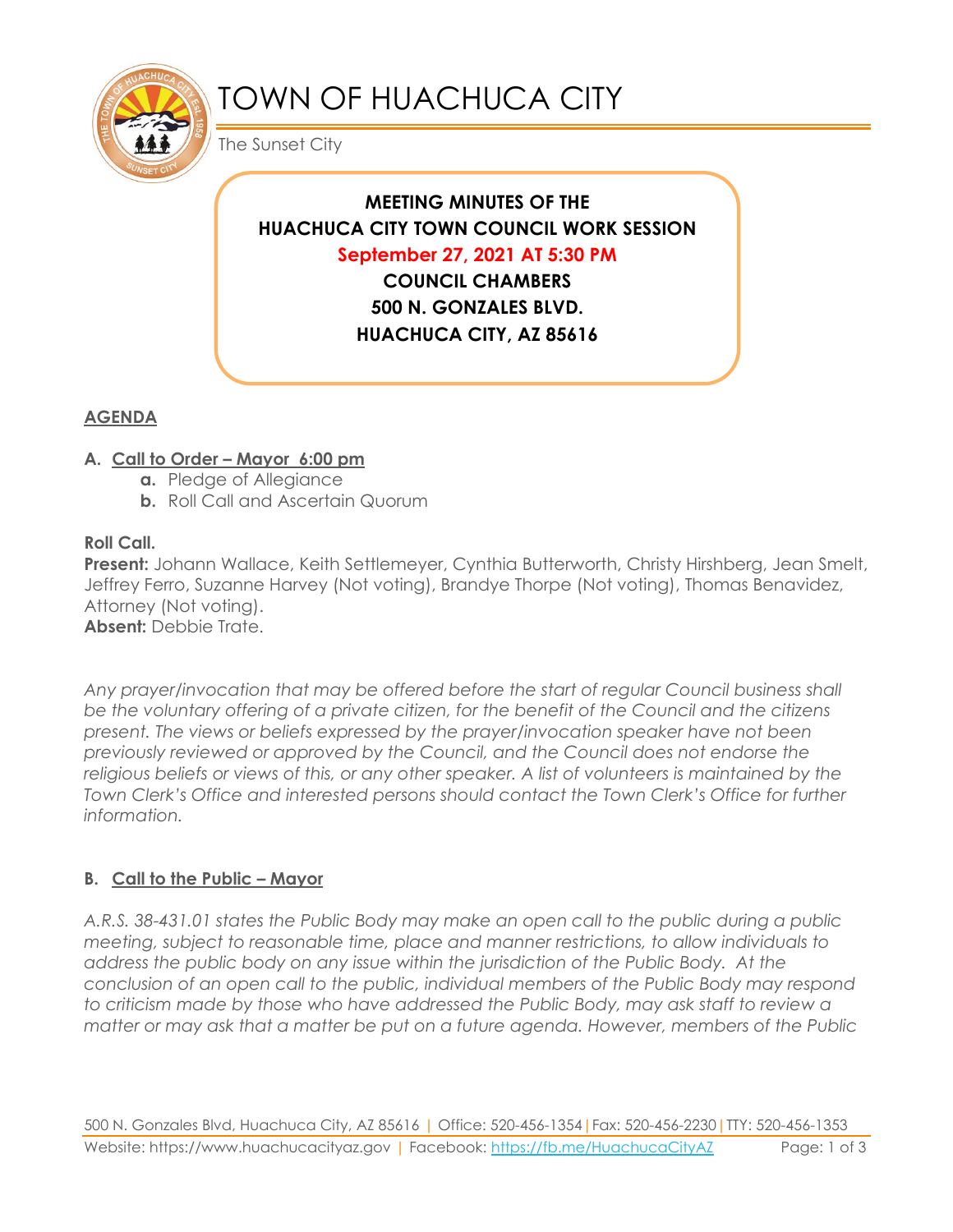*Body shall not discuss or take legal action on matters raised during an open call to the public unless the matters are properly noticed for discussion and legal action.*

#### **C. New Business Before Council - Mayor**

*Public comment will be taken at the beginning of each agenda item, after the subject has been announced by the Mayor and explained by staff. Any citizen, who wishes, may speak one time for five minutes on each agenda item before or after Council discussion. Questions from Council Members, however, may be directed to staff or a member of the public through the Mayor at any time.* 

**C.1 Discussion Only [Karen Lamberton]: Council will be presented with the recommendations from the Town of Huachuca City Transportation System: Major Streets and Scenic Route Plan, accepted by Town Council at the September 9, 2021 Town Council Meeting for review, discussion and direction. Staff from the Sierra Vista Metropolitan Planning Organization (SVMPO) and the consulting team, Rick Engineering, will be available to moderate the discussion and provide information from the completed study results for consideration on prioritizing next action steps to undertake.**

**Four categories of recommendations may be discussed: Regular Ongoing Transportation Activities; Potential Future Policies and Studies; Funding Strategies and Opportunities and Partnerships and Coordination Efforts. Actions may include direction to staff to bring items forward for possible adoption at the next Town Council meeting on September 23rd or a later Town Council meeting; to partner with other parties to move forward specific goals; direction to staff to take internal actions or to stand-down on items for consideration at a later time. Limitations of resources, both staff and funding, may be discussed as one factor in prioritizing which recommendations to move forward immediately and which ones to phase in at later dates.**

**Motion:** Item C.1, **Action:** Open for Discussion and/or Action, **Moved by** Johann Wallace, **Seconded by** Christy Hirshberg.

Karen Lamberton and Dale Miller join by phone, allowing Manager Harvey to lead the discussion.

Discussion about the results of the study are had. Priorities and timelines are outlined. There will be a demonstration on October 21st to allow Council to see and teach them to use the robotics program. Manager Harvey will be going to the Regional Summit to request funds for the Skyline Drive project.

Staff will work to identify priorities based on funds available and need. These will be brought back to Council for a final decision.

#### **D. Adjournment**

**Motion: 6:52pm, Action: Adjourn, Moved by Johann Wallace, Seconded by Christy Hirshberg. Motion passed unanimously.**